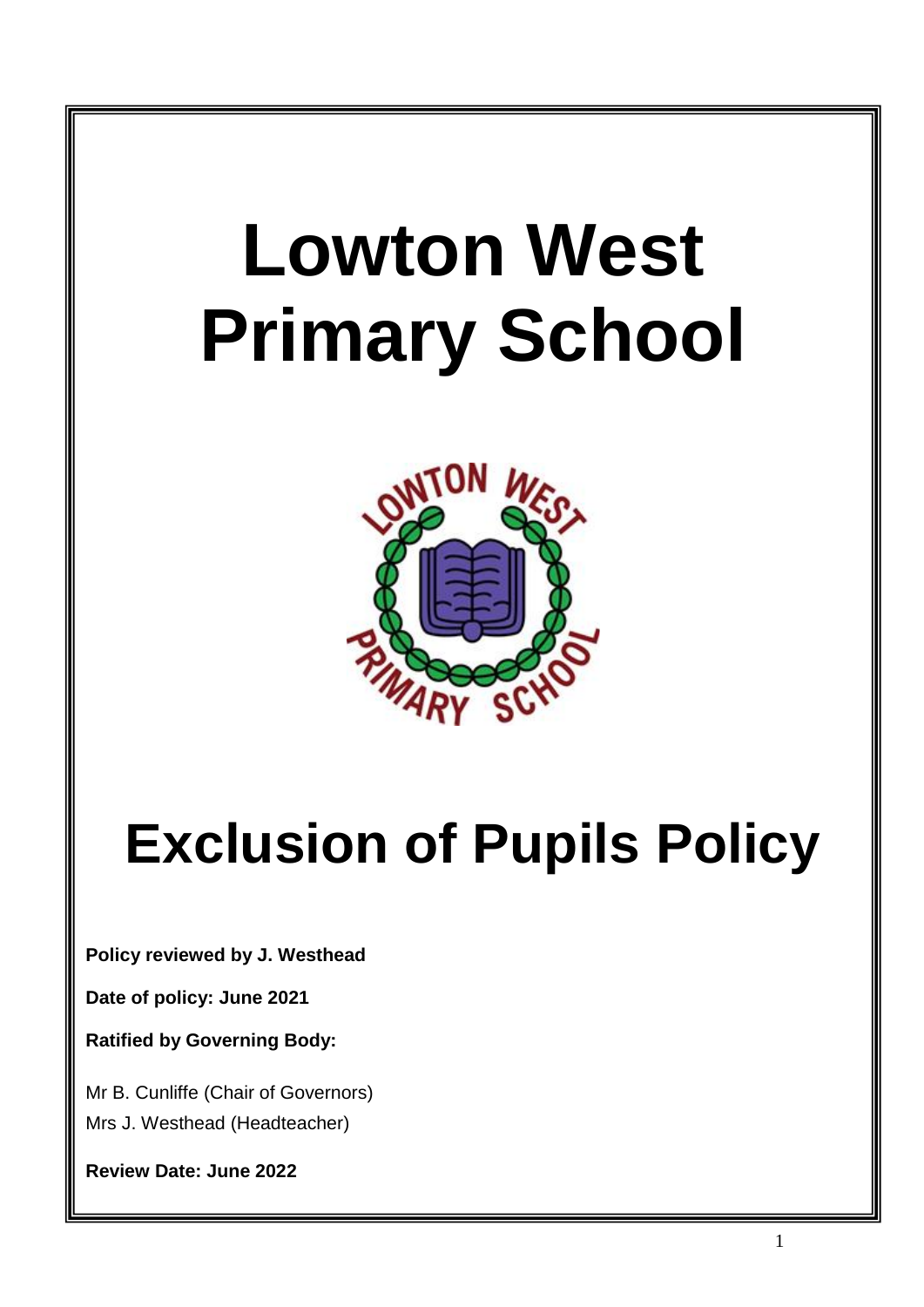### **Lowton West Primary School Exclusion of Pupils Policy**

## *Aiming High Together*

#### **School Vision**

To inspire, achieve and succeed, we will aim high and build dreams and futures together.

#### **Mission Statement**

#### *Providing the highest quality education, care and support for the whole school community.*

*Our mission statement is based on RESPECT:*

- *R = Recognising the needs of the individual child*
- *E = Ensuring a unique and engaging curriculum*
- *S = Supporting each other to learn and achieve*
- *P = Passionate about providing the highest quality education*
- *E = Encouraging creativity, self – expression and imagination*
- *C = Creating confident, resilient, life – long learners*

#### *T = The voice of everybody is heard*

All the above statements help us to understand how we can all make a positive contribution to the school and the wider community.

#### **We will do this through our core values:**

- Respect
- Resilience
- Kindness
- Confidence

We also, at Lowton West Primary School, strive to develop and uphold British Values.

The five British values that the Government has identified for schools to focus on are: -

- Democracy
- The Rule of Law
- Individual liberty and mutual respect and tolerance of those with different faiths and beliefs
- Developing personal and social responsibility
- Respect for British Institutions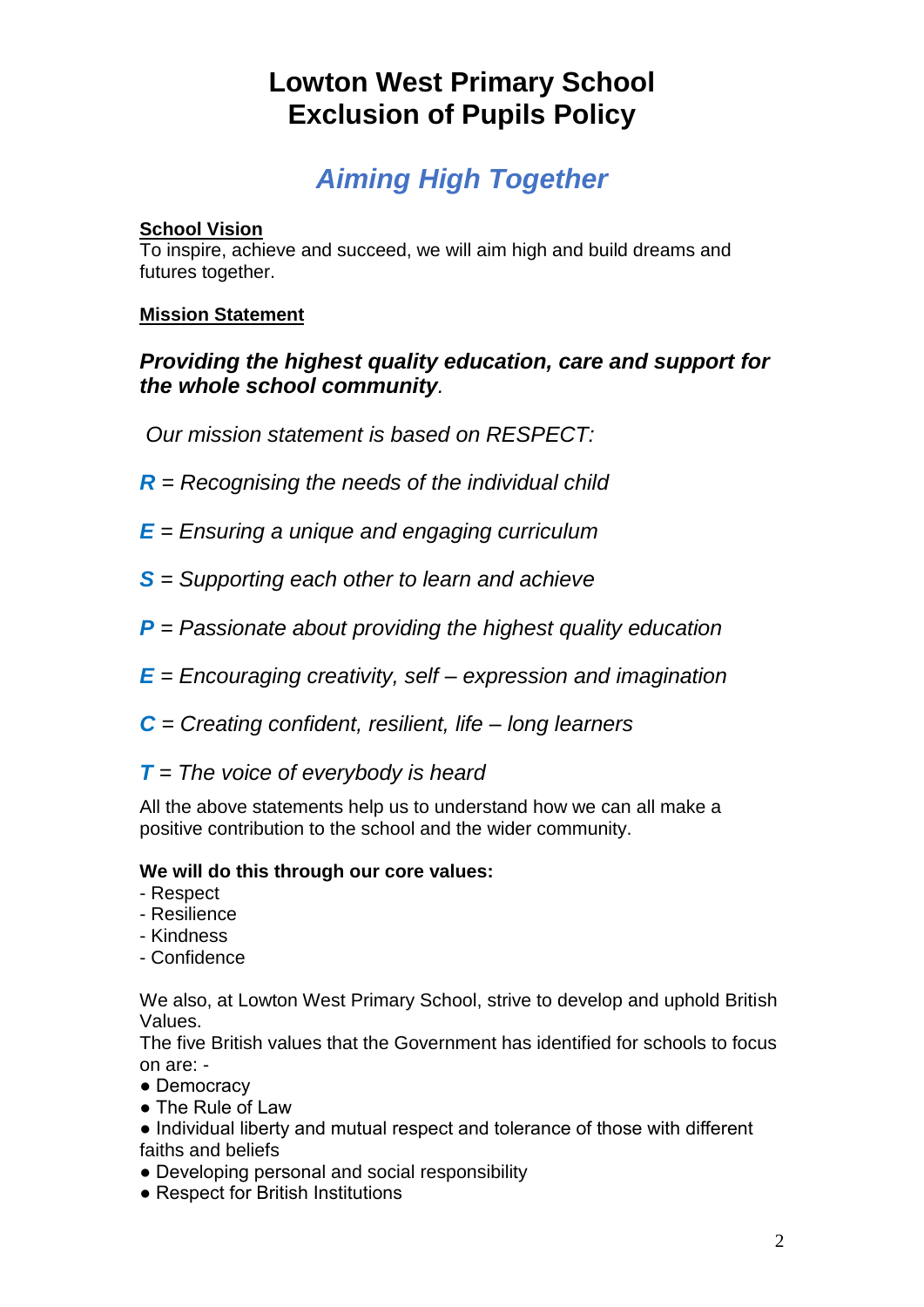#### **Rationale**

This policy deals with the policy and practice which informs the school's use of exclusion. It is underpinned by the shared commitment of all members of the school community to achieve two important aims:

- 1) The first is to ensure the safety and well-being of all members of the school community, and to maintain an appropriate education environment in which all can learn and succeed;
- 2) The second is to realise the aim of reducing the need to use exclusion as a sanction.

#### **Introduction**

The decision to exclude a pupil will be taken in the following circumstances:-

(a) In response to a serious breach of the school's 'Positive Discipline Policy.'

(b) If allowing the pupil to remain in school would seriously harm the education or welfare of the pupil or others in the school.

Exclusion is an extreme sanction and is only administered by the Headteacher. Exclusion, whether fixed term or permanent may be used for any of the following, all of which constitute examples of unacceptable conduct, and are infringements of the school's 'Positive Discipline Policy.'

- Verbal abuse to staff and others
- Verbal abuse to pupils
- Physical abuse to/attack on staff
- Physical abuse to/attack on pupils
- Indecent behaviour
- Damage to property
- Misuse of illegal drugs, including legal high
- Misuse of other substances
- Theft
- Serious actual or threatened violence against another pupil or a member of staff
- Sexual abuse or assault
- Supplying an illegal drug
- Carrying an offensive weapon
- Arson
- Unacceptable behaviour which has previously been reported and for which school sanctions and other interventions have not been successful in modifying the pupil's behaviour.

This is not an exhaustive list and there may be other situations where the Headteacher makes the judgement that exclusion is an appropriate sanction.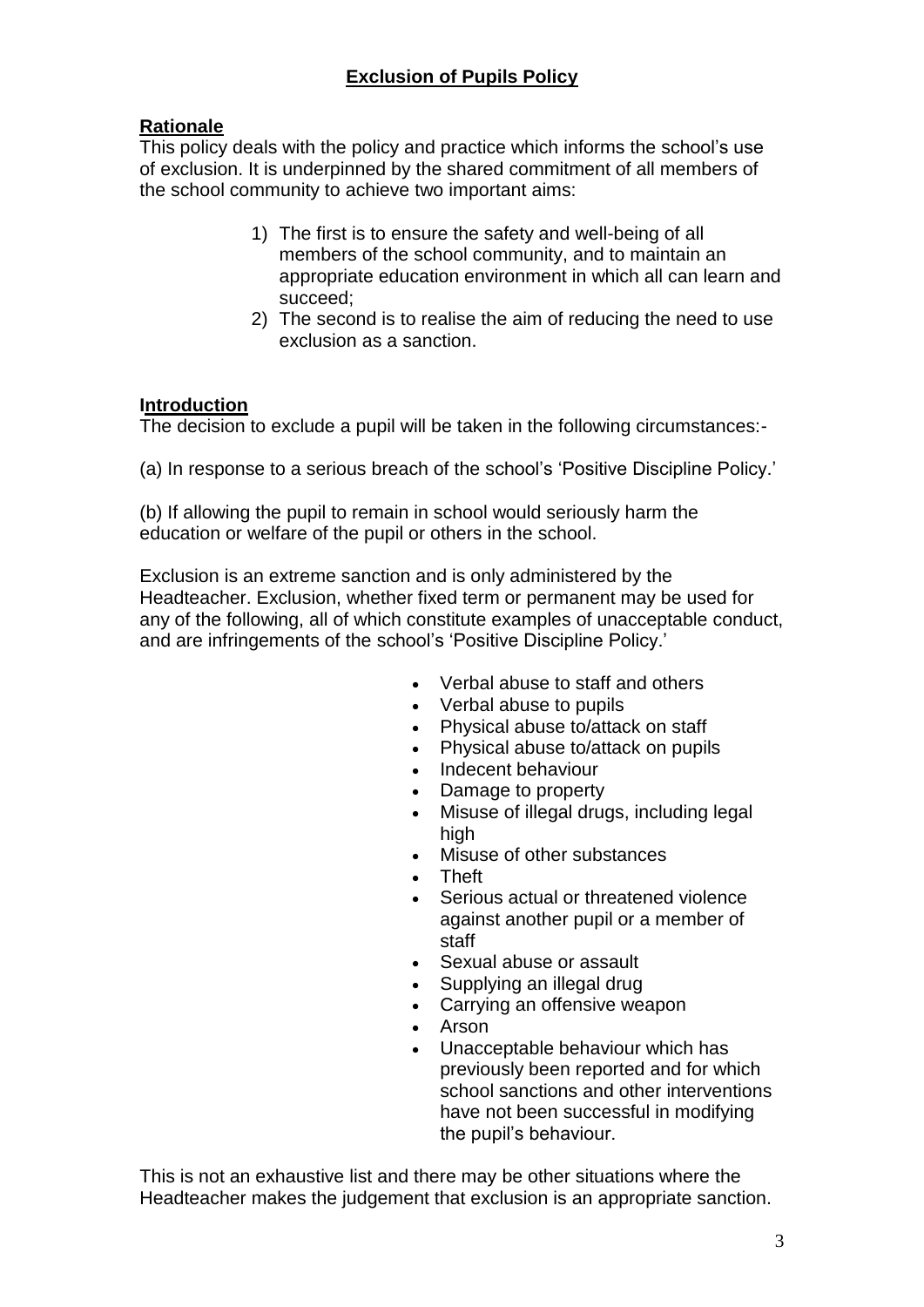#### **Exclusion procedure**

Most exclusions are of a fixed term nature and are of short duration (usually between one and five days).

The Dfe regulations allow the Headteacher to exclude a pupil for one or more fixed periods not exceeding 45 school days in any one school year.

The Governors have established arrangements to review promptly all permanent exclusions from the school and all fixed term exclusions that would lead to a pupil being excluded for over 15 days in a school term or missing a public examination.

The Governors have established arrangements to review fixed term exclusions which would lead to a pupil being excluded for over five days but not over 15 days in a school term, where a parent has expressed a wish to make representations.

Following exclusion, parents are contacted immediately where possible. A letter will be sent by post giving details of the exclusion and the date the exclusion ends. Parents have a right to make representations to the Governing Body and the Local Authority as directed in the letter.

A return to school meeting, will be held following the expiry of the fixed term exclusion and this will involve a member of the Senior Management Team and other staff, where appropriate.

If the fixed term exclusion is greater than five days or an accumulation of exclusions exceed five days, a Pastoral Support Plan will be drawn up. This needs to be agreed with the school, pupil and parents.

During the course of a fixed term exclusion where the pupil is to be at home, parents are advised that the pupil is not allowed on the school premises, and that daytime supervision is their responsibility as parents/carers.

#### **Permanent Exclusion**

The decision to exclude a pupil permanently is a serious one. There are two main types of situation in which permanent exclusion may be considered:

- 1) The first is a final, formal step in a concerted process for dealing with disciplinary offences following the use of a wide range of other strategies, which have been used without success. It is an acknowledgement all available strategies have been exhausted and is used as a last resort. This would include persistent and defiant misbehaviour including bullying (which would include racist or homophobic bullying) or repeated possession and/or use of an illegal drug on school premises.
- 2) The second is where there are exceptional circumstances and it is not appropriate to implement other strategies and where it could be appropriate to permanently exclude a pupil for a first or 'one off' offence. These might include:
	- Serious actual or threatened violence against another pupil or a member of staff